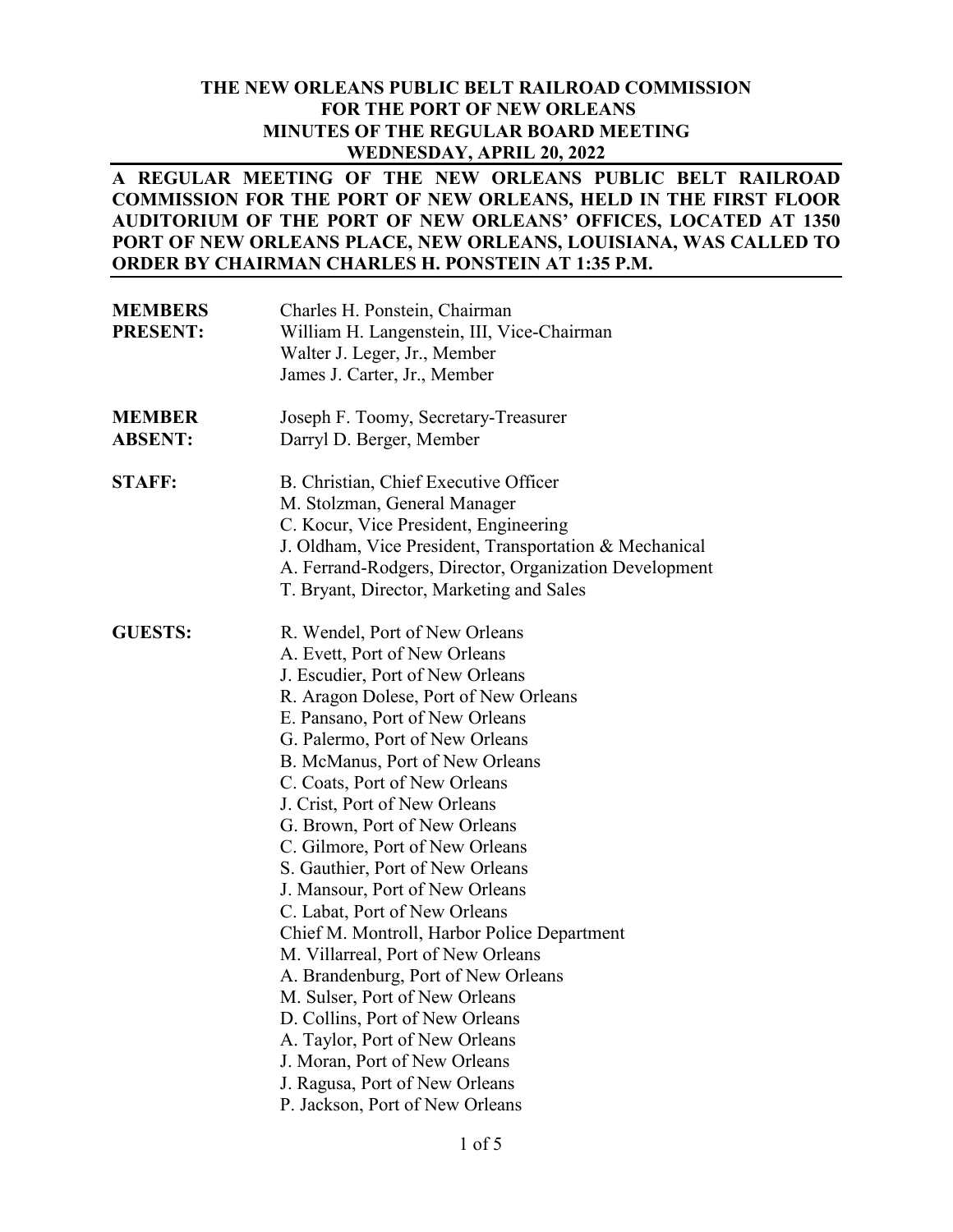- A. Hanks, Port of New Orleans
- M. Singley, Port of New Orleans
- B. Applefeld, Tulane Law
- A. Steuart, Carnival Cruise Lines

## **I. Roll Call & Determination of Quorum**

Following a roll call, Chairman Ponstein confirmed a quorum and called the meeting to order at 1:35 p.m.

### **II. Pledge of Allegiance**

Chairman Ponstein asked Vice-Chairman Langenstein to lead the Pledge of Allegiance.

## **III. Approval of Meeting Minutes for March 2022**

Chairman Ponstein called for a motion to approve the public meeting minutes for March 2022, as previously circulated.

Commissioner Langenstein moved to approve the minutes and Commissioner Leger seconded. **MOTION CARRIED UNANIMOUSLY**

### **IV. Public Comment**

Chairman Ponstein asked Ms. Singley to provide an overview of the Commission's process for submitting public comment. Chairman Ponstein called for any agenda-related or general public comments, but there were none.

#### **V. Actions Items:**

## **A. Acceptance of the Financial Statement for March 2022**

Mr. Wendel presented the Commission's March financial statement, a copy of which is made a part of these minutes. He provided an overview of the monthly and fiscal year-todate revenues and expenses for the period ending March 31, 2022. He reported that March revenues remained very strong with switching numbers consistently close to \$2.5 million and now \$1.4 million over budget expectations for the fiscal year. Car Shop and Railcar Storage revenues were also above expectations for the month resulting in a total operating revenue \$421,000 over budget for the month and almost \$1.3 million over the year to date projections. Increased activity and labor requirements resulted in slightly over budget Payroll Expenses in March but the overall Operating Income was still \$342,000 over budget for the month and almost \$2 million over last year's year-to-date numbers.

Commissioner Leger moved to accept the financial statement and Commissioner Carter seconded. **MOTION CARRIED UNANIMOUSLY**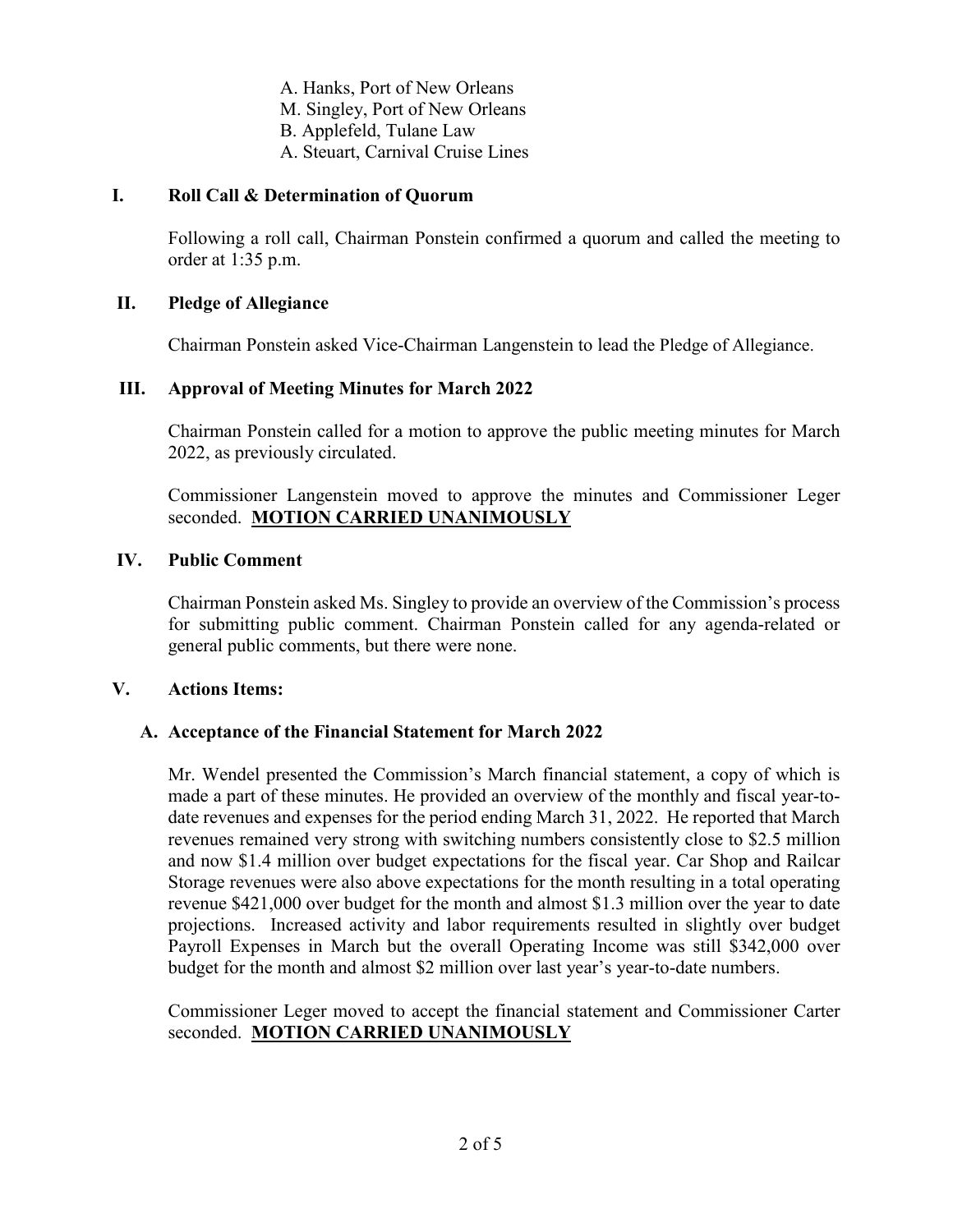**B. Consider Approval of a Resolution Authorizing the Chairman to Certify to the Appointment of and to Appoint Vice-Chairman William H. Langenstein, III as the Commission's Temporary Secretary-Treasurer for the Purpose of Certifying Any Actions Taken by Resolution at this Meeting in the Absence of Secretary-Treasurer Joseph F. Toomy.** 

Mr. Escudier presented and recommended approval of the resolution. He stated that, in the absence of the Commission's designated Secretary-Treasurer Joseph F. Toomy, this resolution authorizes the Chairman to appoint Vice-Chairman William H. Langenstein, III as the Commission's temporary Secretary-Treasurer, in order to certify any actions taken by resolution during today's meeting only. Vice-Chairman Langenstein accepted the appointment.

Commissioner Leger moved to approve the resolution and Commissioner Carter seconded. **MOTION CARRIED UNANIMOUSLY**

## **C. Consider Approval of a Resolution Authorizing the Chief Executive Officer to Amend the Agreement with BFI Waste Services, LLC d/b/a Republic Services of New Orleans for Trash Disposal Services, to Increase the Not-to-Exceed Cost for the Full Contract Term.**

Mr. Kocur presented and recommended approval of the resolution. In May of 2020, the Commission entered into an agreement with BFI Waste Services, LLC d/b/a Republic Services of New Orleans for trash disposal services, for a not-to-exceed amount of \$150,000 for the full contract term. The Agreement was for a term of one (1) year with two (2) one-year renewal options. The Commission exercised its first renewal option in 2021 and intends to exercise its final option later this year. However, with Hurricane Ida and the increase in maintenance productivity and the not-to-exceed threshold will be met before the end of the full contract term. Therefore, staff recommends increasing the notto-exceed cost by \$25,000, for a total not-to-exceed cost of \$175,000 for the full contract term. The Commission's Operating Budget will provide funding for this amendment.

Chairman Ponstein inquired about trash pick-up and temporary storage of ties. Mr. Kocur responded that ties are stored in waste containers on most construction sites or transported to those containers by truck.

Commissioner Langenstein asked for specification of the starting date of the agreement amendment. Mr. Kocur stated that it will apply to the last renewal term which will start later this year.

Commissioner Langenstein moved to approve the resolution and Commissioner Leger seconded. **MOTION CARRIED UNANIMOUSLY**

**D. Consider Approval of a Resolution Authorizing the Chief Executive Officer to Enter into an Agreement with the City of New Orleans to Purchase Property Known as N. Prieur Street Right-of-Way Between Squares 853 and 944 in New Orleans, Louisiana.**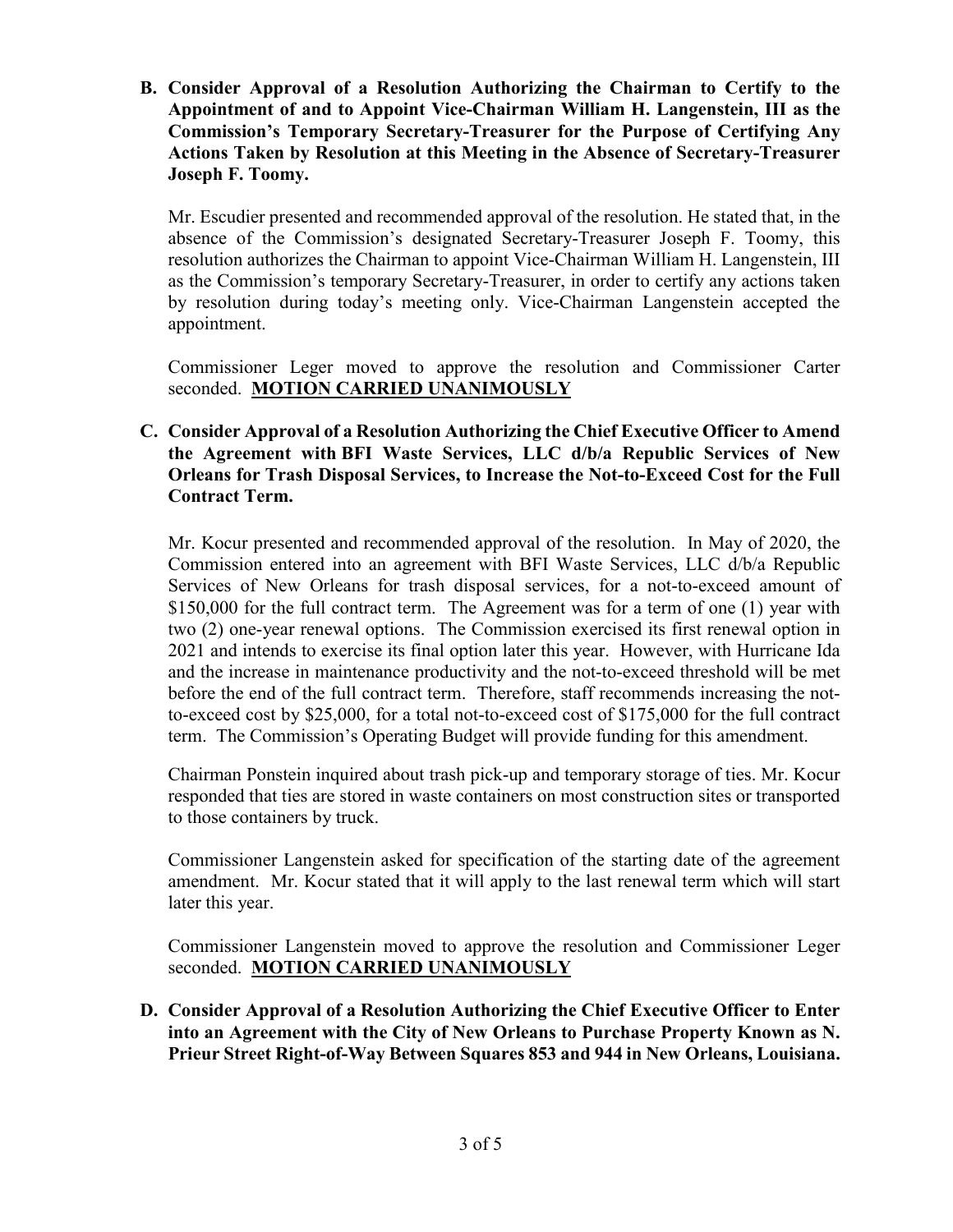Ms. Coats presented and recommended approval of the resolution. The Commission seeks to purchase approximately 20,300 square feet of undeveloped land adjacent to the Claiborne Yard. This property has never been developed and currently has a rail servitude located on the parcel. The City is amenable to selling the parcel to the NOPB, in furtherance of the expansion of the Claiborne Yard. The property was appraised at \$27,500 and the parties have agreed to transact at the appraised value. The City Planning Commission has approved the transaction and the matter will be heard by the City Council for final approval.

Commissioner Langenstein inquired about the Commission's land ownership in the adjacent property and possible future land acquisition. Ms. Coats stated that the a part of portion in question is owned by a third party but that the Commission has engaged with the owner about potentially acquiring it with the but that they want to move forward with purchasing this property from the City so that they can start phase 1 of the Claiborne Yard Expansion project.

Chairman Ponstein asked if the City Council's approval is required to complete the transaction and Ms. Coats confirmed.

Commissioner Langenstein moved to approve the resolution and Commissioner Leger seconded. **MOTION CARRIED UNANIMOUSLY**

## **VI. Report of the General Manager**

Mr. Stolzman presented the General Manager's Report. He stated that March was a positive month and. As indicated by the Board items presented today, the Commission is producing strong revenues and moving forward with expansion projects. Local customer volumes are consistent and are approaching pre-pandemic levels. Class I switching traffic increased in March with a greater number of trains, which created some congestion issues. With a daily average of 989 cars in March, storage is almost at capacity and expected to remain strong in the coming months. Intermodal volumes remain lower than last year at this time and are negatively affected by global supply chains challenges. The Commission is actively working on pursuing new business opportunities. Due to some congestion issues, dwell time slightly increased in March but remains close to an average of 15 hours.

Engineering productivity continues to increase as lumber is becoming more available. The car shop generated higher revenues in March thanks to enhanced productivity and higher quality repairs.

Commissioner Leger noted the disparity between imports and exports in the intermodal container volume and asked if the numbers are similar in the trucking industry. Ms. Christian confirmed.

Commissioner Langenstein asked how March's volumes compared to the previous month. Mr. Stolzman responded that the most notable surge was in Class I volumes due to increased labor availability and a higher number of working days in March compared to February.